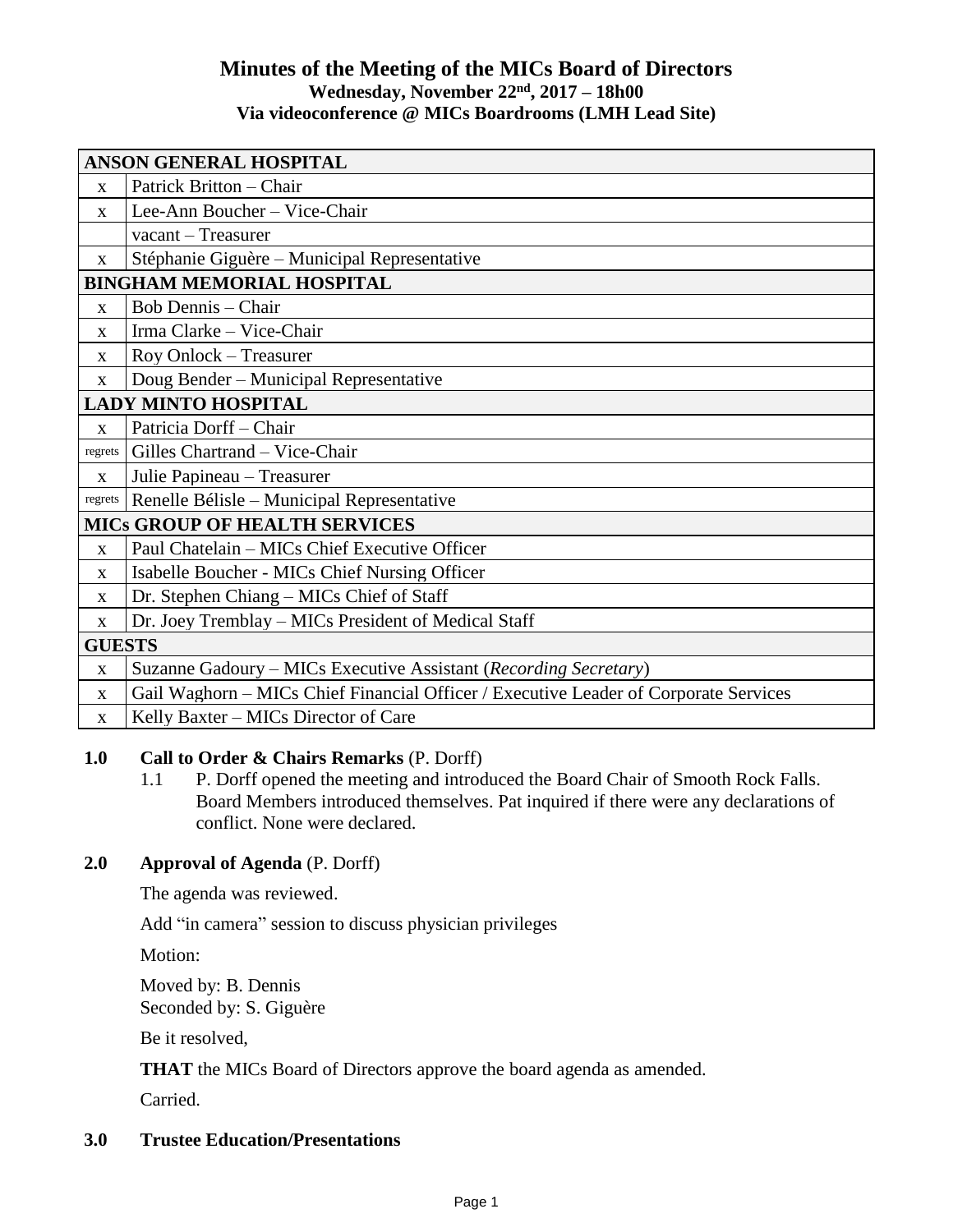3.1 N/A

### **4.0 Approval of Minutes (P. Dorff)**

4.1 Minutes of the MICs Board of Directors meeting held October 25<sup>th</sup>, 2017 were provided for information. There is an error in the AGH operating expenses which will be corrected.

Motion:

Moved by: L. Boucher Seconded by: I. Clarke

Be it resolved,

**THAT** the MICs Board of Directors approve the minutes of the meeting held October  $25<sup>th</sup>$ , 2017 as corrected.

Carried.

## **5.0 Follow-Up Items**

- 5.1 Review of the 2017-2018 Board Work Plan
	- The Board Work Plan was reviewed for the month of November.
	- No meeting in December

## **6.0 MICs Finance**

- 6.1 September 2017 Financial Statements G. Waghorn
	- Chief Financial Officer gave a brief overview of the financial statements for all sites
	- **BMH:** Operating surplus of \$62,276: total margin of was 1.85%; yearend forecast of \$300,966; operating revenue of \$203,676; base funding increase of \$121,400; operating expenses were \$277,916 were under budget; budgeted expenditures were \$3.84 million; salaries were \$141,832 under budget at end of second quarter; nursing was \$36,771 under budget and physiotherapy was \$42,938 under budget; working on increasing physiotherapy services; overtime costs were \$53,739; sick time costs were \$51,990; benefit costs were at 29.5% of salaries; other supplies and expenses were breakeven with budget; current ratio is 10.34 on balance sheet; will not be moving cash until the investment broker is selected following the RFP
	- **AGH:** Operating deficit of \$130,421: year to date was breakeven; yearend forecast of hospital operating deficit of \$216,709; total margin was -2.93%; revenues were \$229,181 under budget; base increase of \$160,000; hospice funding of \$105,000 annually has been confirmed; operating expenses were \$79,374; budgeted expenditures were \$4.66 million; salaries were \$129,057 under budget; lab staffing is \$32,815 under budget; maintenance is over budget \$22,176; overtime costs were \$98,380; sick time costs were \$27,519; benefit costs running at 29% of salaries; other supplies and expenses were over budget by \$110,850; locum physicians travel unbudgeted \$13,987; plant maintenance over budget by \$89,000 caused by ongoing plant and building maintenance issues; current ratio of 2.03 on balance sheet; will be reviewing the AGH liability to the MICs partnership; RBC investment statement was provided for information; capital building is ongoing
	- **SCM:** operating at \$96,987 deficit; drop in nursing due to CMI; less funding in that area; increase in overtime and sick time in nursing; have spent over \$200,000 in architect fees for SCM redevelopment
	- **LMH:** Operating surplus of \$53,975; total margin was .65%; operating revenue under budget by \$269,722; 2% base increase totaling \$208,300; operating expenses were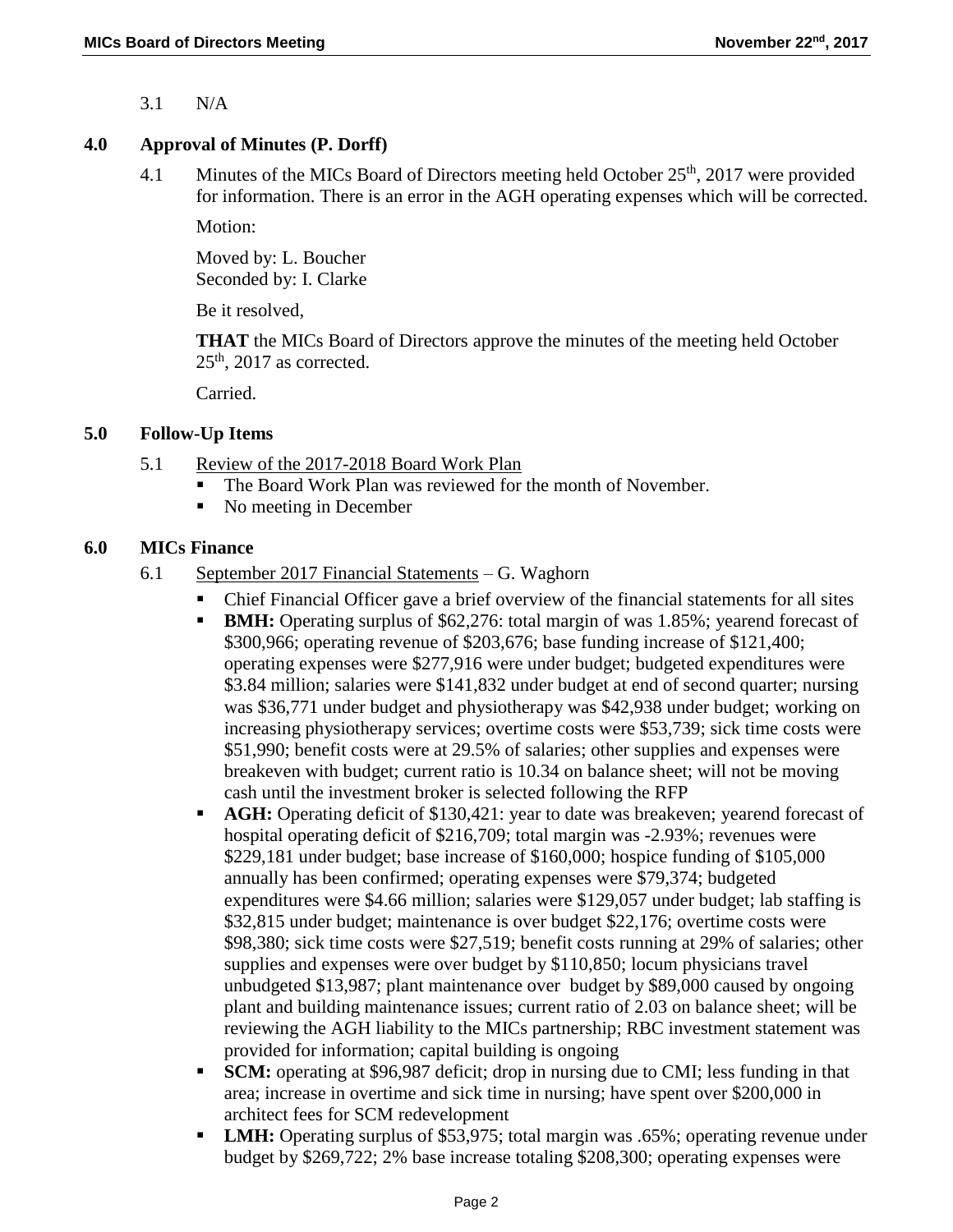\$331,513 under budget; budgeted expenditures were \$6.9 million; salaries under budget by \$239,466 on \$3.25 million of budgeted expenditures; nursing salaries under budget by \$204,092; overtime costs were \$165,600; total sick time costs were \$55,397; benefit costs were running at 31% of salaries; other supplies and expenses were \$73,935 under budget; lab was \$38,985 under budget; drugs under budget by \$84,000; medical surgical supplies under budget by \$15,000 and running \$20,000 lower than same period last year; current ratio is 2.56 on balance sheet; investments have been pushed into long-term; strong balance sheet; investment portfolio was provided for information; capital budget update was provided; capital equipment not ordered yet due to change in administration; building costs are ongoing

- VM: running at deficit of \$53,681
- **Motion:**

Moved by: D. Bender Seconded by: P. Britton

Be it resolved,

**THAT** the MICs Board of Directors approve the September 2017 financial statements for Bingham Memorial Hospital, Anson General Hospital and Lady Minto Hospital as presented.

Carried.

- 6.2 Capital Project Status Report G. Waghorn
	- The document was provided for information

### **7.0 Presentations/Reports** (P. Dorff)

- 7.1 Chief Executive Officer Report: (P. Chatelain)
	- The report was provided for information.
	- The CEO provided the following overview:
	- Submitted Pro Forma financial statement to the ministry; waiting for their feedback
	- Architect reviewing 3 quotes for soil testing
	- Strategic Plan is being finalized by Sharon van Valkenburg
	- Governance accreditation mock interview on Jan.  $16<sup>th</sup>$ , 2018 at the AGH boardroom
	- Executive team has been restructured; org chart has been revised
	- Executive compensation framework is waiting for Ministry approval before it gets posted to the website; if approved, it will be retroactive to Sept. 1st, 2017
	- Dr. Boettcher is taking over Dr. Razack's practice at BMH effective Dec.  $15<sup>th</sup>$
	- Long-Term Service Awards are taking place the next three Thursdays
	- An Iroquois Falls resident is filing a FIPPA report regarding the incident that occurred at South Centennial Manor
	- The Ministry of Health and Long-Term Care has appointed someone to review the incident and respond to his inquiry
	- He is also inquiring about the RFP for foot care services for Long-Term Care facilities and will be submitting a FIPPA request
	- Rainville Health was the only tender to submit a proposal
	- The goal is to standardize the service and provide safe, quality foot care to all our residents
	- Board Members were invited to ask questions.
- 7.2 Chief Nursing Officer Report: (P. Chatelain)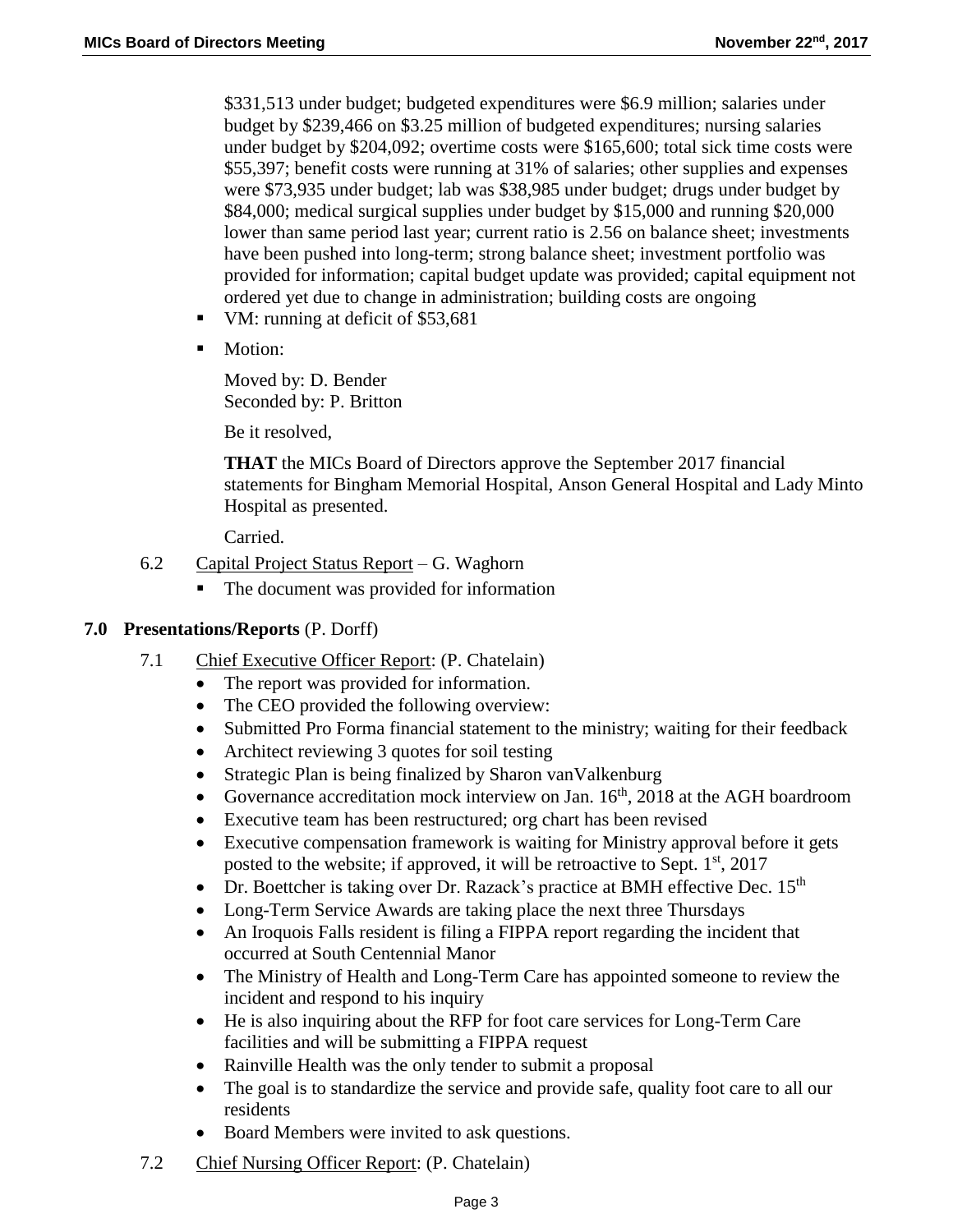- The report submitted was divided into two sections:
- Acute Care: patient order sets are doing better; AGH patient care manager is working on implementing POCTs at BMH; R. Swartz is planning an education session on hospice program in February 2018; Club Richelieu is donating snacks to hospice family members; ministry is pushing for us to provide a full-time BSO program
- Long-Term Care: one environmental hazard that was reported to the ministry; on November 2, 2017, there was an incident of resident to resident abuse. One resident sustained minor wounds that were treated within the home. The incident was reported to the MOH&LTC through the critical incident process. Referrals were made to the appropriate specialties. We have put multiple processes in place to prevent a recurrence.
- There will be an educational session in January for staff on how to handle such situations.
- Non-urgent transfer system is working well since its start in October; it is costing MICs \$11,000 a month
- Board members were invited to ask questions.
- 7.3 AGH Board Chair Report: (L. Boucher)
	- The AGH Board Chair provided a report on the 2017 OHA Health Achieve Conference that was held in Toronto Nov. 6-8, 2017.
- 7.4 LMH Board Chair Report: (P. Dorff)
	- The LMH Board Chair provided a report on the 2017 OHA Health Achieve Conference that was held in Toronto Nov. 6-8, 2017.
	- The BMH Vice-Chair also submitted a report on her experience at the Health Achieve conference.

### **8.0 Medical Staff** (Dr. S. Chiang)

- 8.1 Chief of Staff Report:
	- The report was provided for information.
	- Topics covered were:
	- OMA/MOHLTC negotiations are ongoing; no agreement yet
	- $\bullet$  Education Group –
	- Dr. Burton Visit Dr. Burton met with various physicians, executives and medical students to gather information and provide feedback to NOSM
	- Medical Staff Dr. Razack has resigned from his BMH practice: Dr. Boettcher will be taking over his practice as of Dec. 15<sup>th</sup>
- **9.0 LHIN / MOHLTC Business** (P. Chatelain)

9.1 N/A

- **10.0 MICs Quality Committee** (I. Boucher)
	- 10.1 Ouality Committee Minutes
		- Minutes of the meeting held September  $13<sup>th</sup>$ , 2017 were provided for information

### **11.0 Site Business** (P. Dorff)

- 11.1 Anson General Hospital:
	- $\bullet$  N/A
- 11.2 Bingham Memorial Hospital: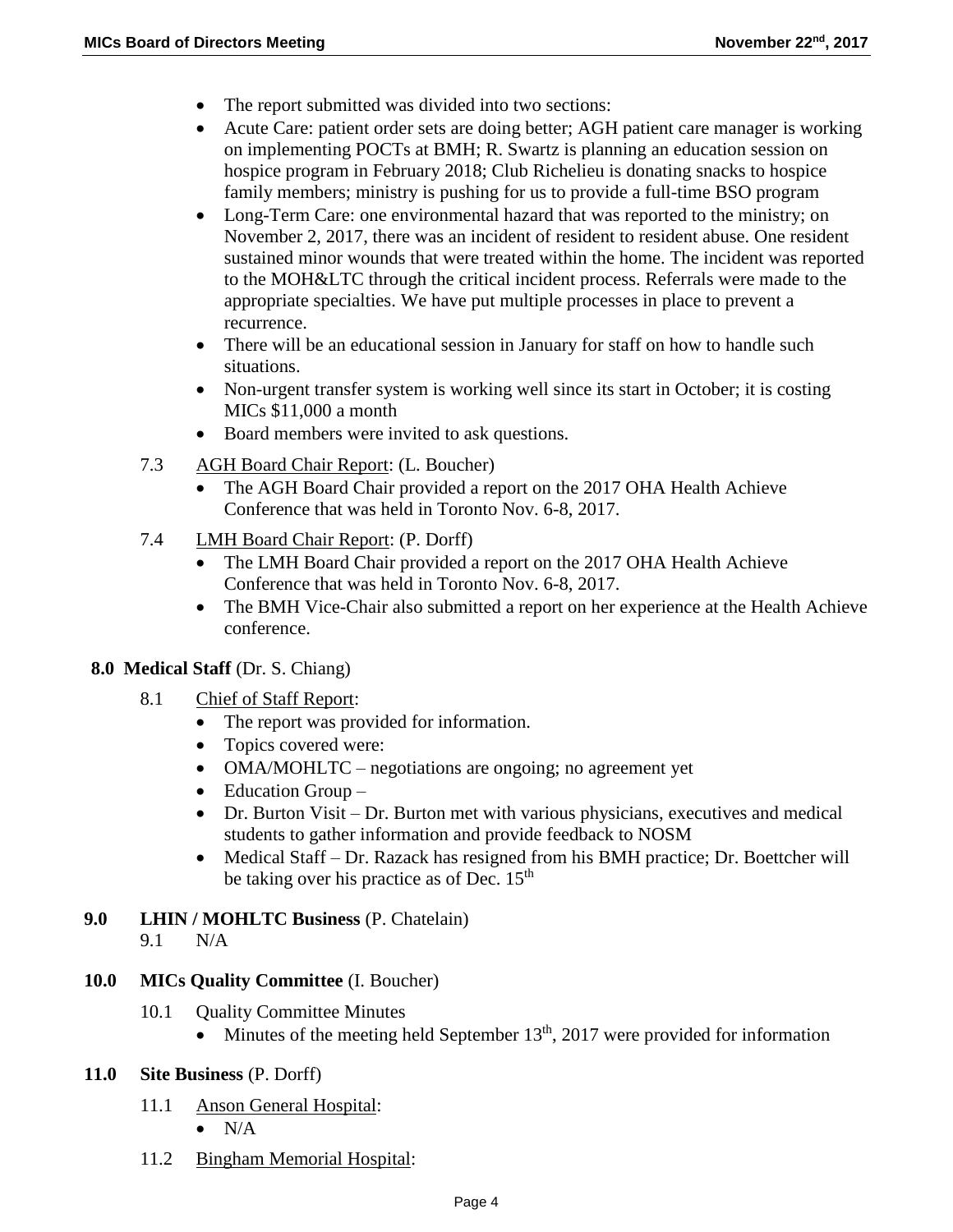N/A

11.3 Lady Minto Hospital:

 $N/A$ 

### **12.0 Partnership Business** (Bob Dennis)

- 12.1 October 2017 Board Effectiveness Survey Results
	- 11 out of 14 surveys were submitted.
- 12.2 November Board Effectiveness Survey
	- The survey was emailed via Survey Monkey.
- 12.3 Review of QIP and Key Indicators I. Boucher
	- Quality Improvement Plans: 2018 materials have not been released yet
	- No big changes in LTC indicators; focus on workplace violence this year; this will require one mandatory indicator
	- QIP for Long-Term Care and acute care will be split between the Director of Care and the Chief Nursing Officer
	- Long-Term Care is always a quarter behind as numbers are late coming
	- Wait times are a bit long in acute care
	- We are doing very well in long-term care
	- Need to review the signage at each site that might not be pertinent
- 12.4 Review of Board Educational Plan P. Chatelain
	- The plan has been revised
	- Came up with good topics and accreditation mock survey
	- This is a placeholder on what education should be offered
	- Board needs assessment was provided for those who wish to complete them
	- This will help with planning education/orientation
- 12.5 Community Engagement Forum P. Chatelain
	- Is being held at the Marie and Dr. Boyle Community Auditorium starting at 6:30
	- Board members and executive team are invited to attend
- 12.6 Accreditation I. Boucher
	- Isabelle suggested that we have a patient surveyor
	- Governance functioning tool and self-assessment were completed at the May board meeting
- 12.7 Develop Action Items for Accreditation Red Flags– I. Boucher
	- Red flags that were identified were reviewed
	- High priority items require an action plan
	- Board members worked together to complete the template

#### **13.0 Board Committee Minutes**

13.1 N/A

### **14.0 MICs News** (P. Dorff)

• November 2017 MICs News was provided for information.

#### **15.0 Next Meeting Date** (P. Dorff)

• Wednesday, January  $24<sup>th</sup>$ , 2018 at 6:00 p.m. (BMH Lead Site)